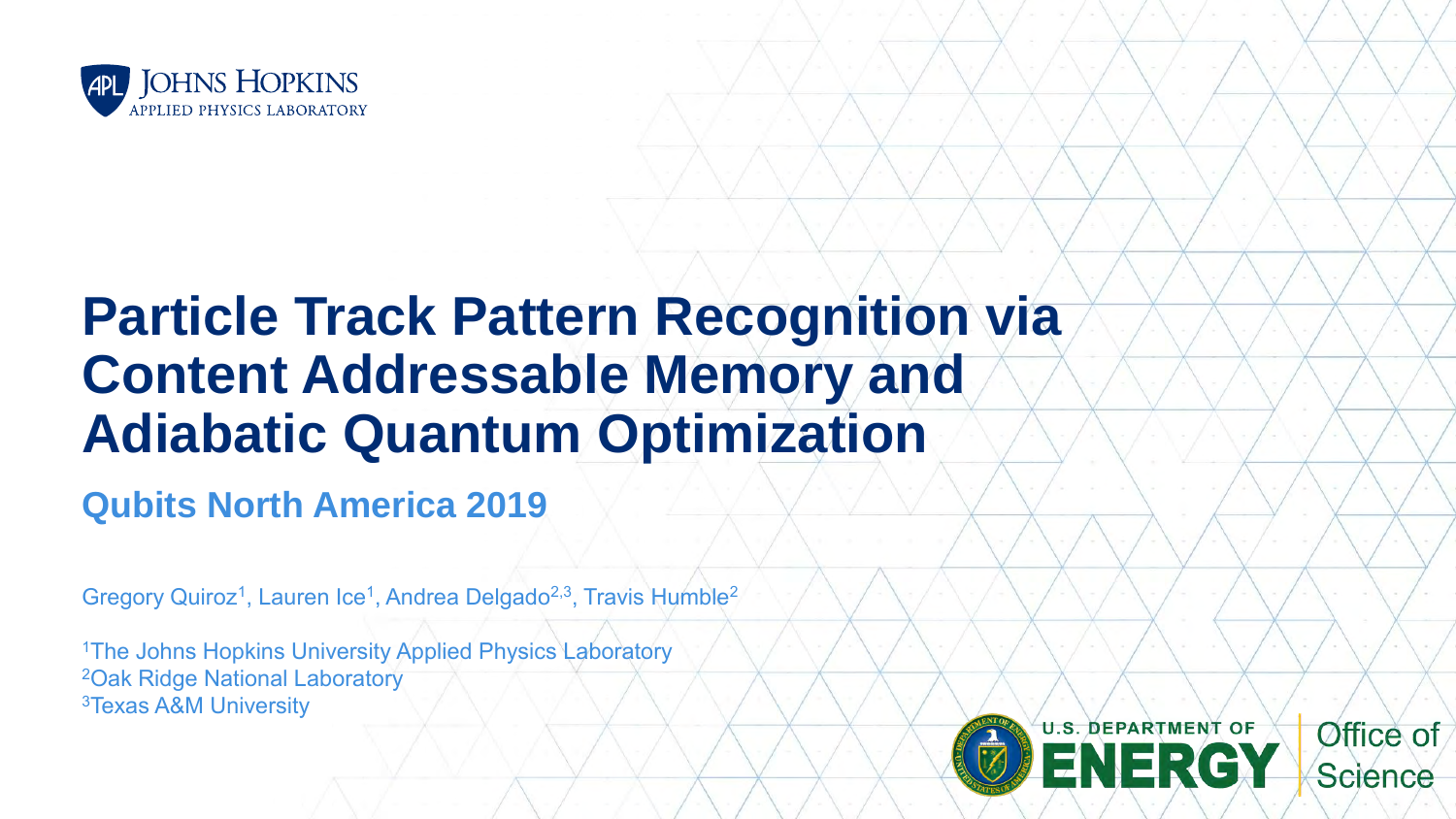## **Motivation**

#### **Objective**

• Leverage quantum annealing for pattern recognition in high energy physics particle detection

### **Why is this problem hard?**

• Pattern matching accuracy is *highly dependent* on noise, detector resolution, and the number of simultaneous particle tracks

### **Why quantum annealing?**

- Quantum annealing potentially
	- Enables more accurate pattern matching
	- Enables access to a family low-energy solutions that could improve track reconstruction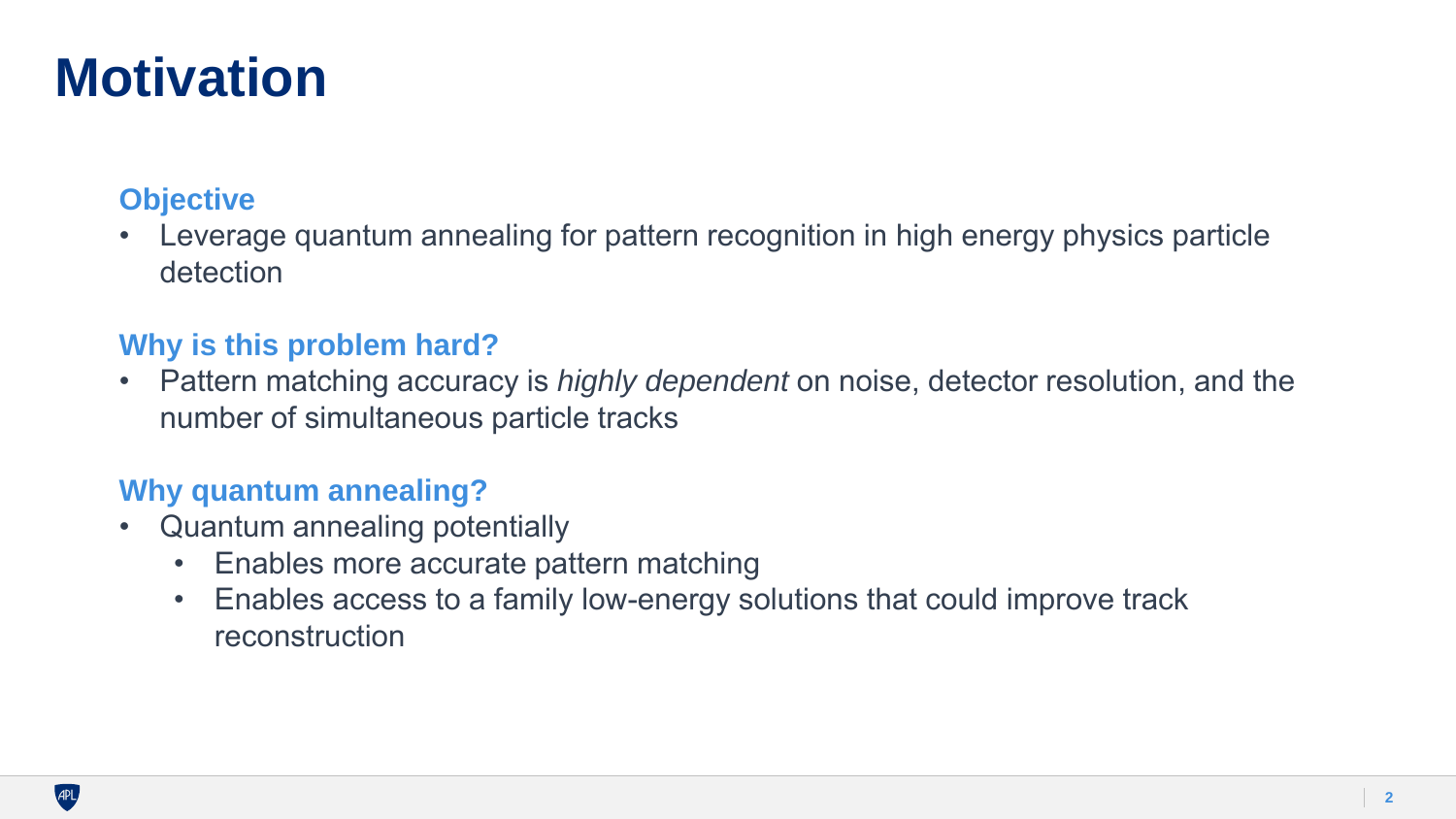## **From Pattern Matching to Track Reconstruction**





discriminates between signals from possible track candidates (gray) and noise (red)



Track reconstruction algorithms are run over possible track candidates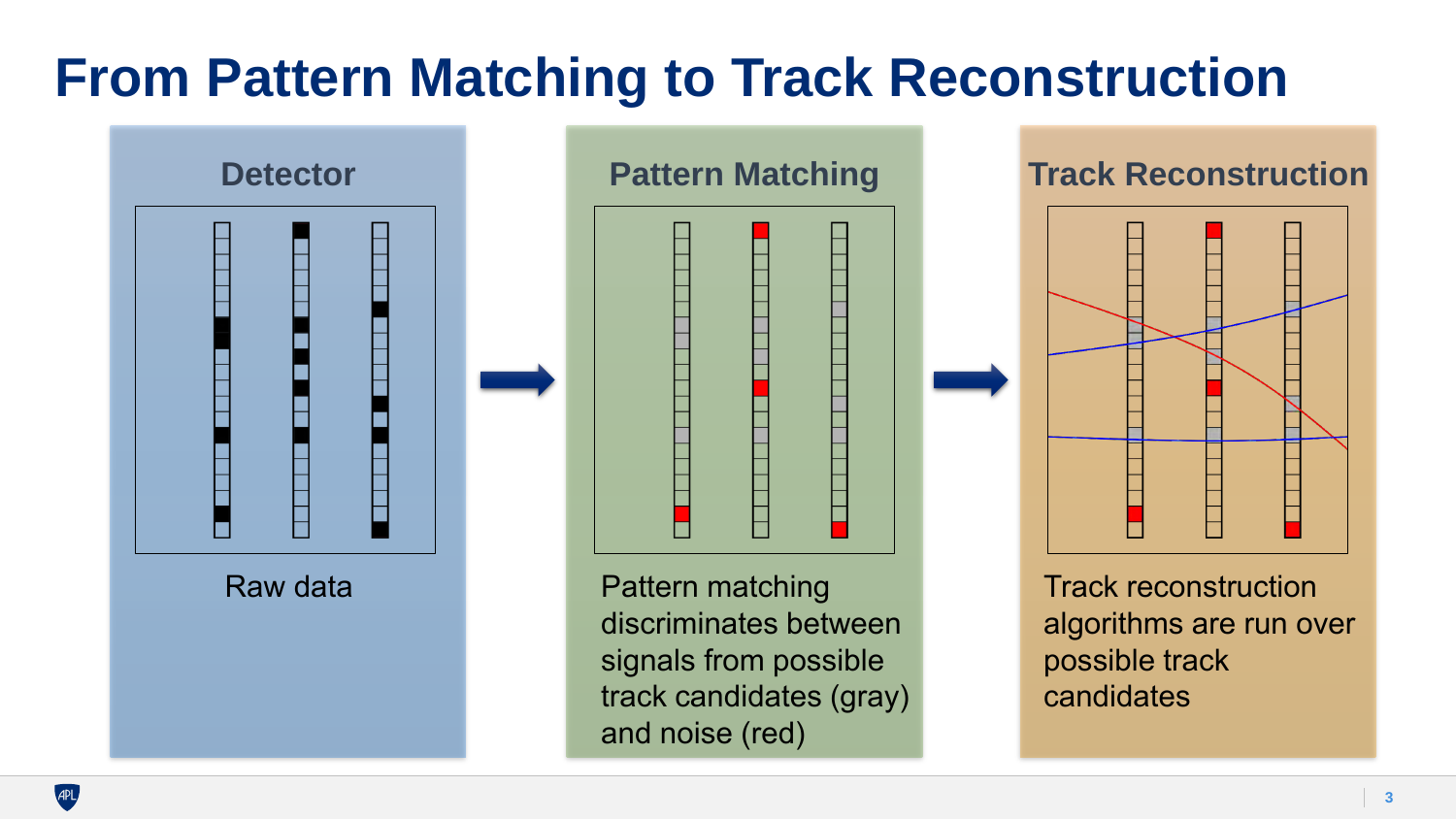# **Pattern Matching**

- Pattern matching allows the data to be pruned of noise and background signals *before* track reconstruction
	- Patterns from experimental data compared to known library
	- Library produced from experimental data or simulator
- Pattern matching can be implemented in hardware as a triggering system
	- Dependent on granularity, noise level, efficiencies
	- Especially important for high luminosity experiments like those using the High-Luminosity LHC



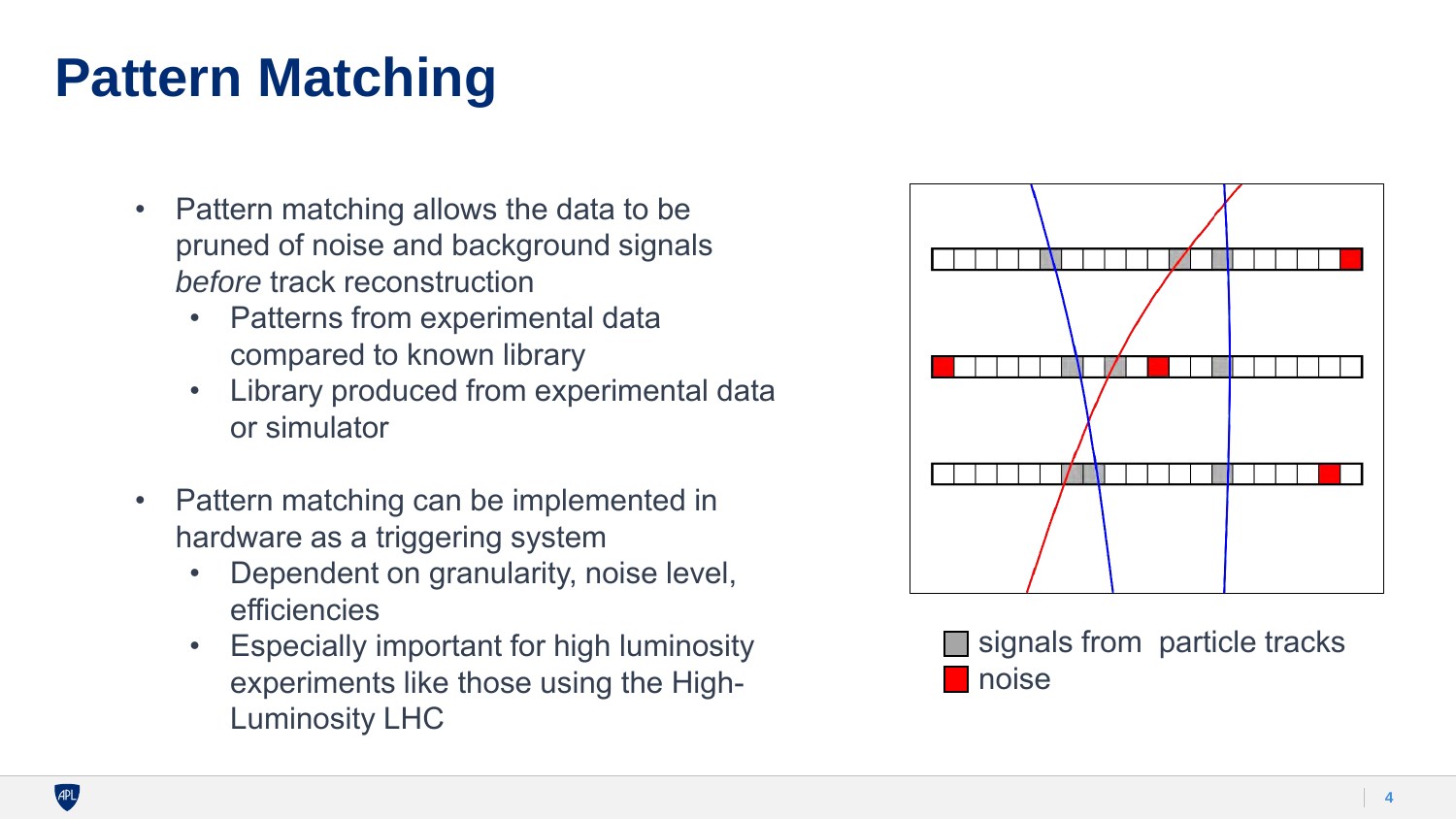# **Track Reconstruction for HEP**

#### **Track reconstruction**

- Process of determining the trajectory of a particle from detector signals
- Highly dependent on detector design
- Usually computationally expensive
- Complicated by random noise, detector inefficiencies, high detector resolution, and many simultaneous tracks

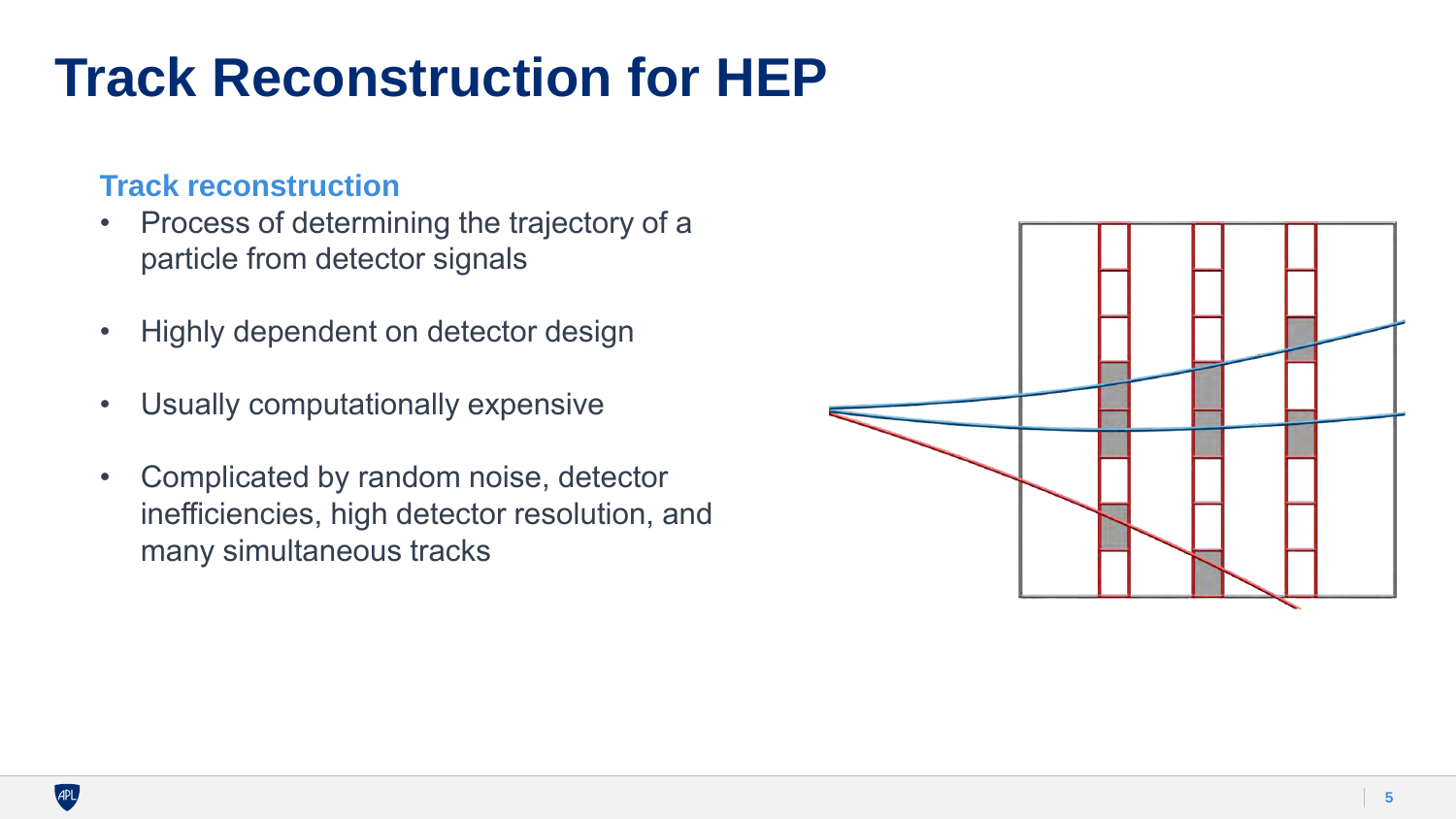### **Tree Search**

- Organizing library into tree structure of increasing resolution decreases time to search library
	- Avoids linear growth of computation with granularity
	- Noise and number of simultaneous tracks has *large impact* on algorithm

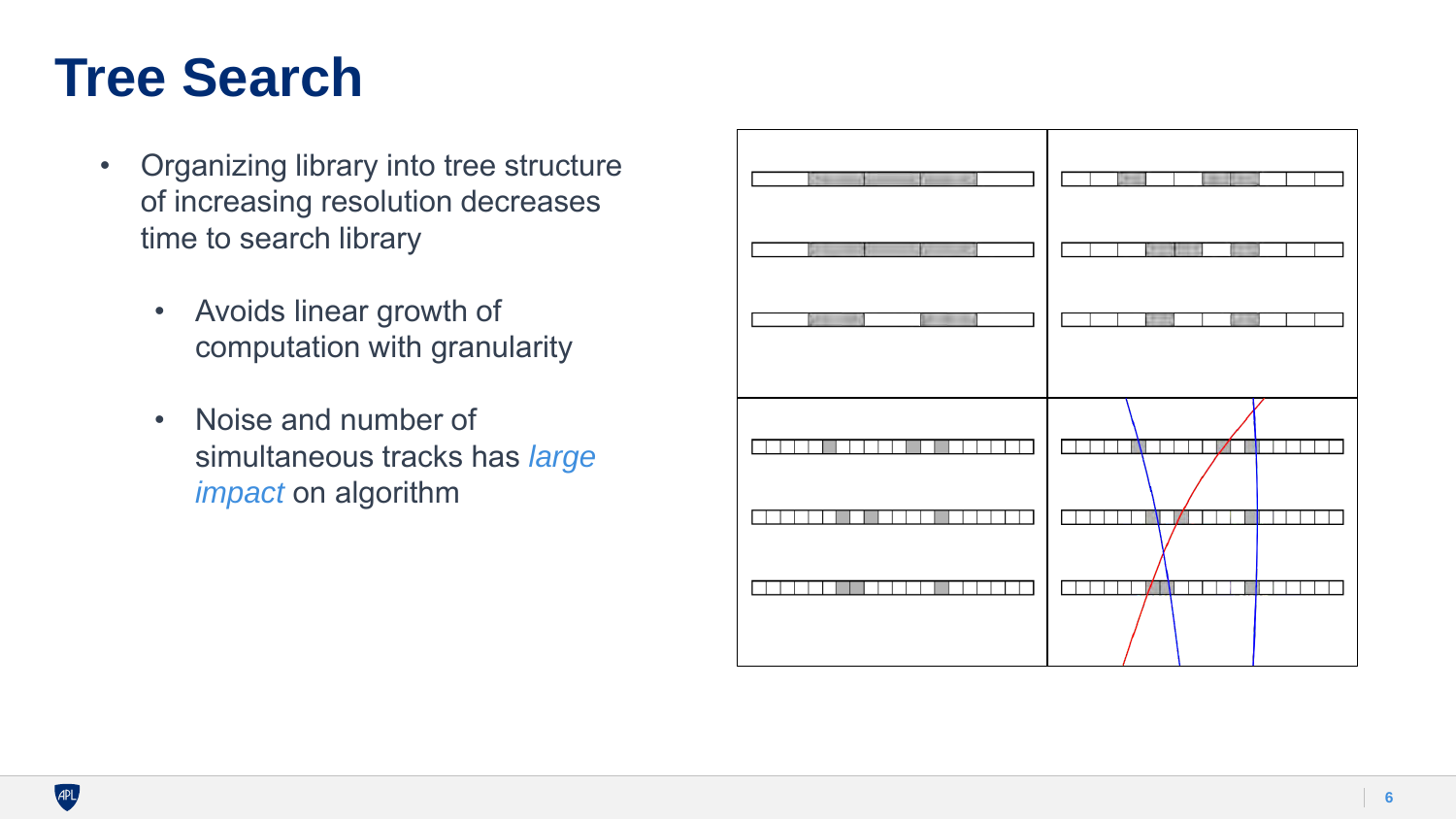# **Content Addressable Memory**

#### **Traditional Memory**

- Input is address location of the desired content
- Output is the content of the address



#### **Content Addressable Memory (CAM)**

- Input is content of the stored memory
- Output is the location of the desired content

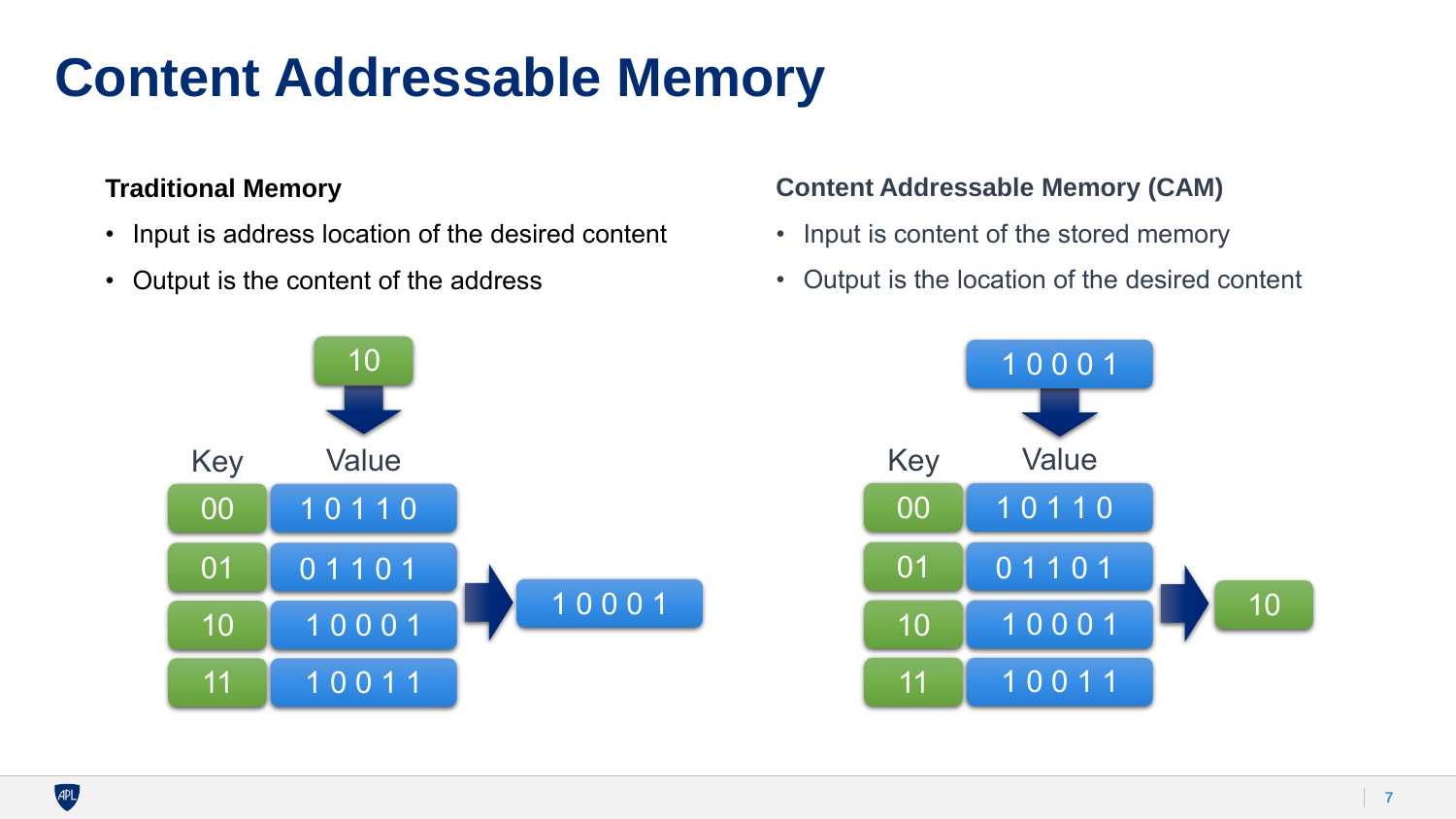### **Quantum CAM**

#### **Problem Design**

Cast CAM problem as an adiabatic quantum optimization problem

**Keys:** 
$$
K = [k^{(1)}, k^{(2)}, ..., k^{(m)}]^T
$$
 Values:  $V = [v^{(1)}, v^{(2)}, ..., v^{(m)}]^T$ 

#### **Hamiltonian Description <b>Hebbs** Learning Rule

 $H(t, \theta) = A(t)H_X + B(t)H_{\theta}$ 

$$
W = \begin{pmatrix} 0 & W_B \\ W_B^T & 0 \end{pmatrix} \qquad W_B = \frac{1}{n} K^T V
$$

Maximum Classical Learning Capacity:  $C(n) = \frac{n}{2}$  $\frac{\pi}{2} \log(n)$ 

$$
H_X = -\sum_{i}^{n} \sigma_i^X
$$
  

$$
H_{\theta} = -\sum_{i,j}^{n} w_{ij} \sigma_i^Z \sigma_j^Z - \sum_{i}^{n} \theta_i v_i^{(0)} \sigma_i^Z
$$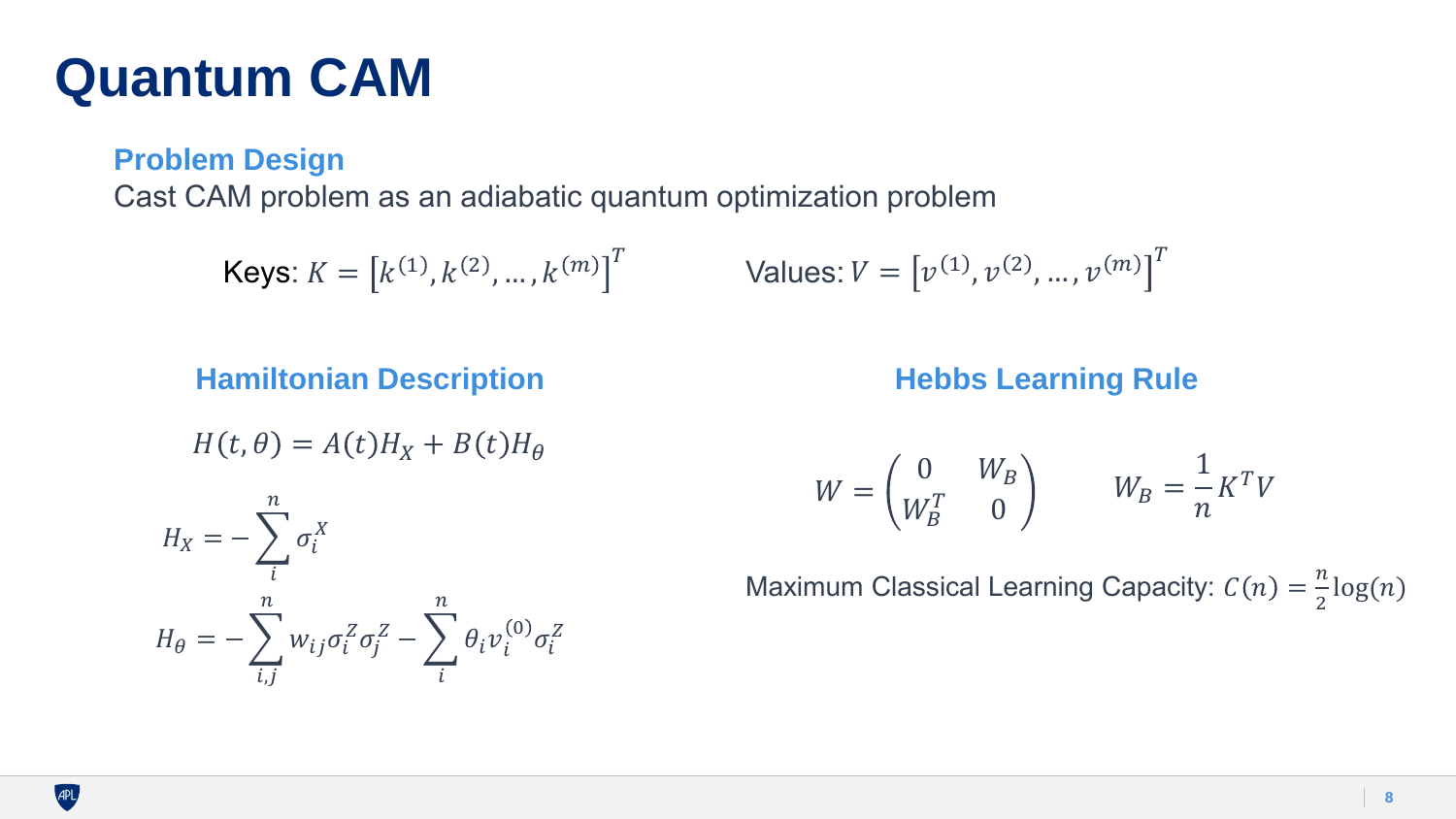# **QCAM Binary Classification**

### **Multi-label Classification Binary Classification**





We cast the HEP pattern matching problem as a *binary classification* problem

We only care if the recalled pattern is in the library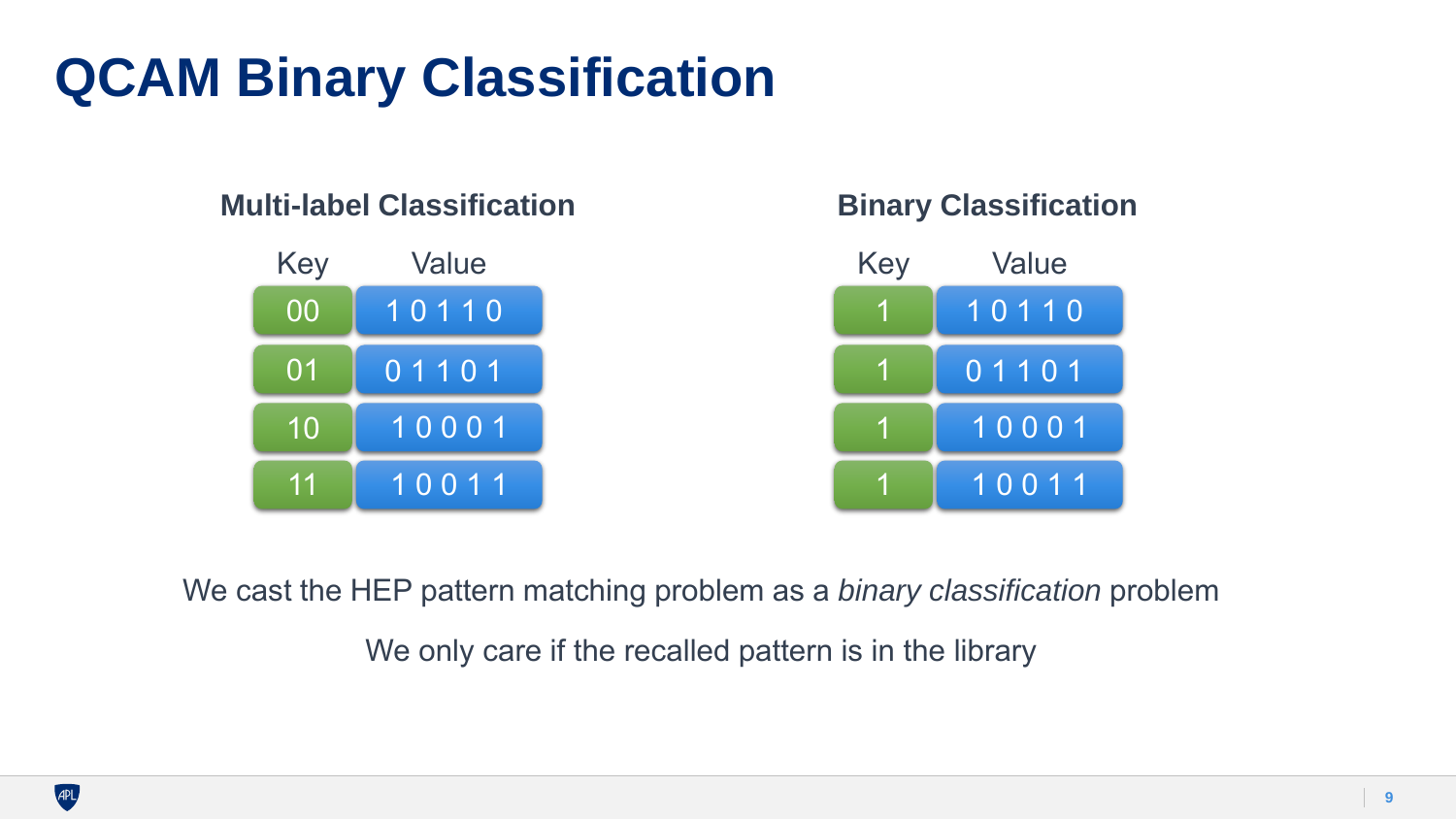Recalling patterns in the library



**Metrics**

$$
F = prob(k_{state} = k_{library}) \qquad F = \max_{v \in v_{library}} \frac{1}{||v||^2} |\langle v|v_{state}\rangle|^2 \quad F = \frac{1}{||v||^2} |\langle v_{target}|v_{state}\rangle|^2
$$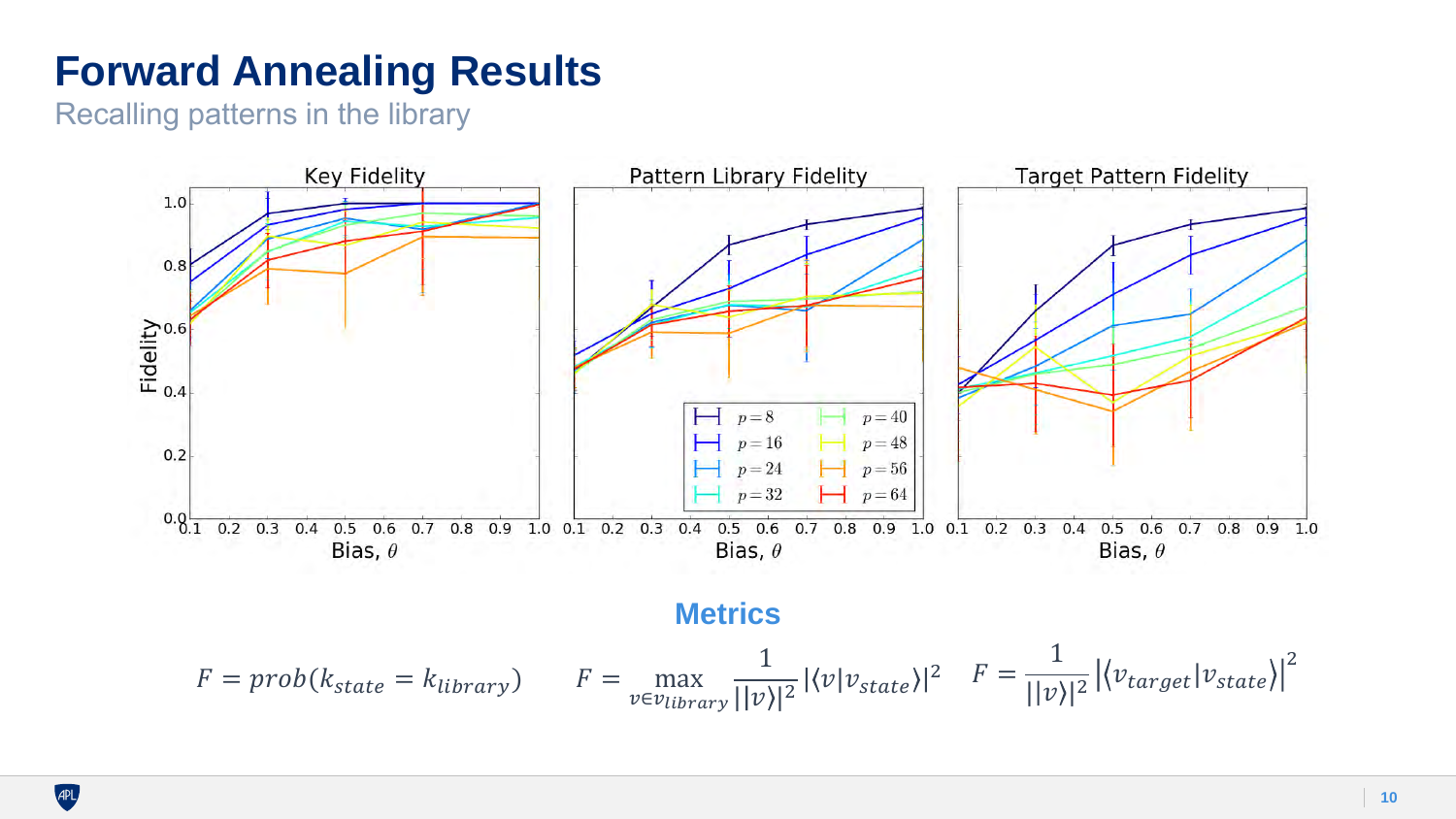Adding Inefficiency

**Inefficiency:** Each cell involved in a pattern is associated with a probability of detection

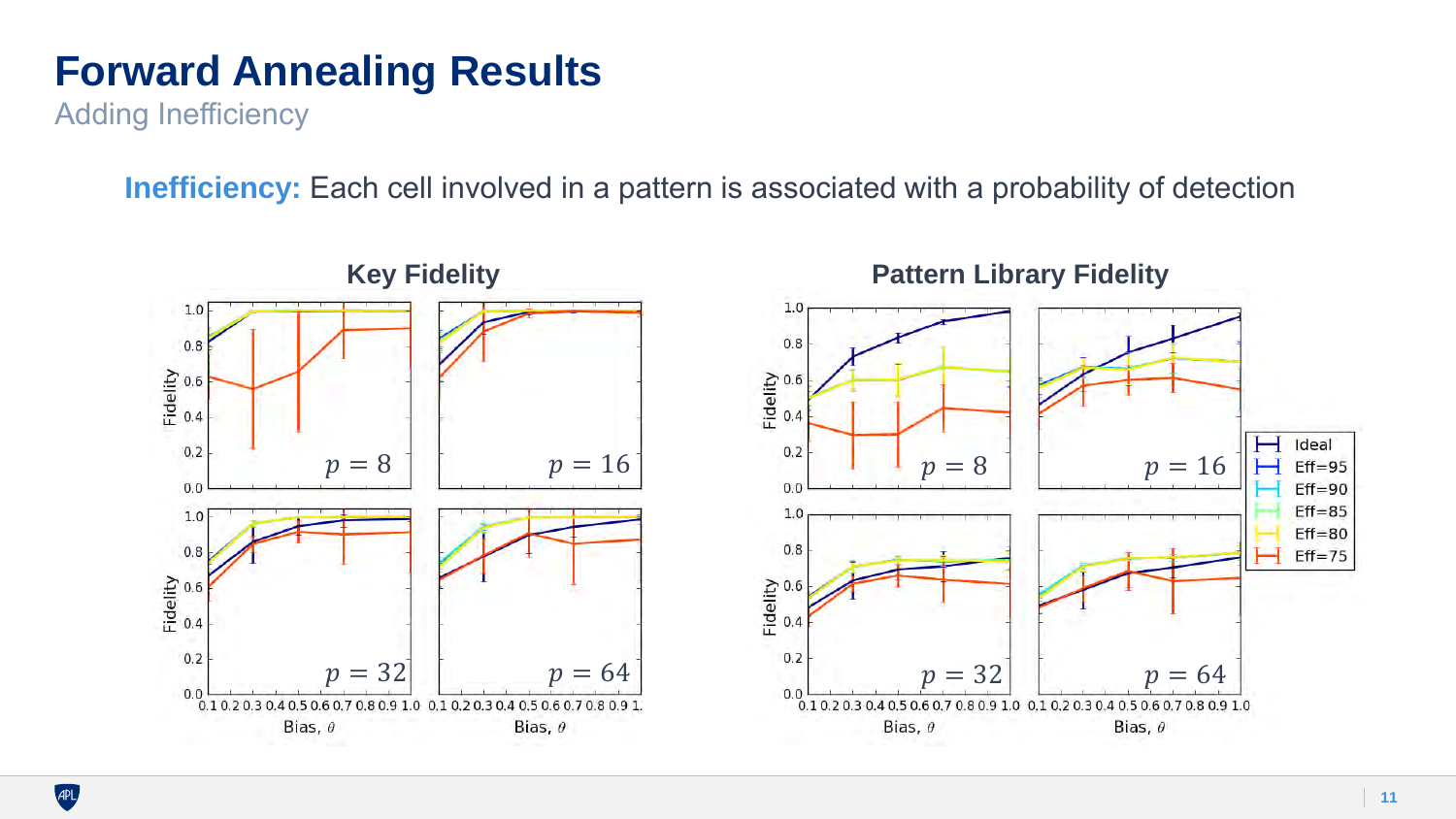Adding Inefficiency

**Inefficiency:** Each cell involved in a pattern is associated with a probability of detection

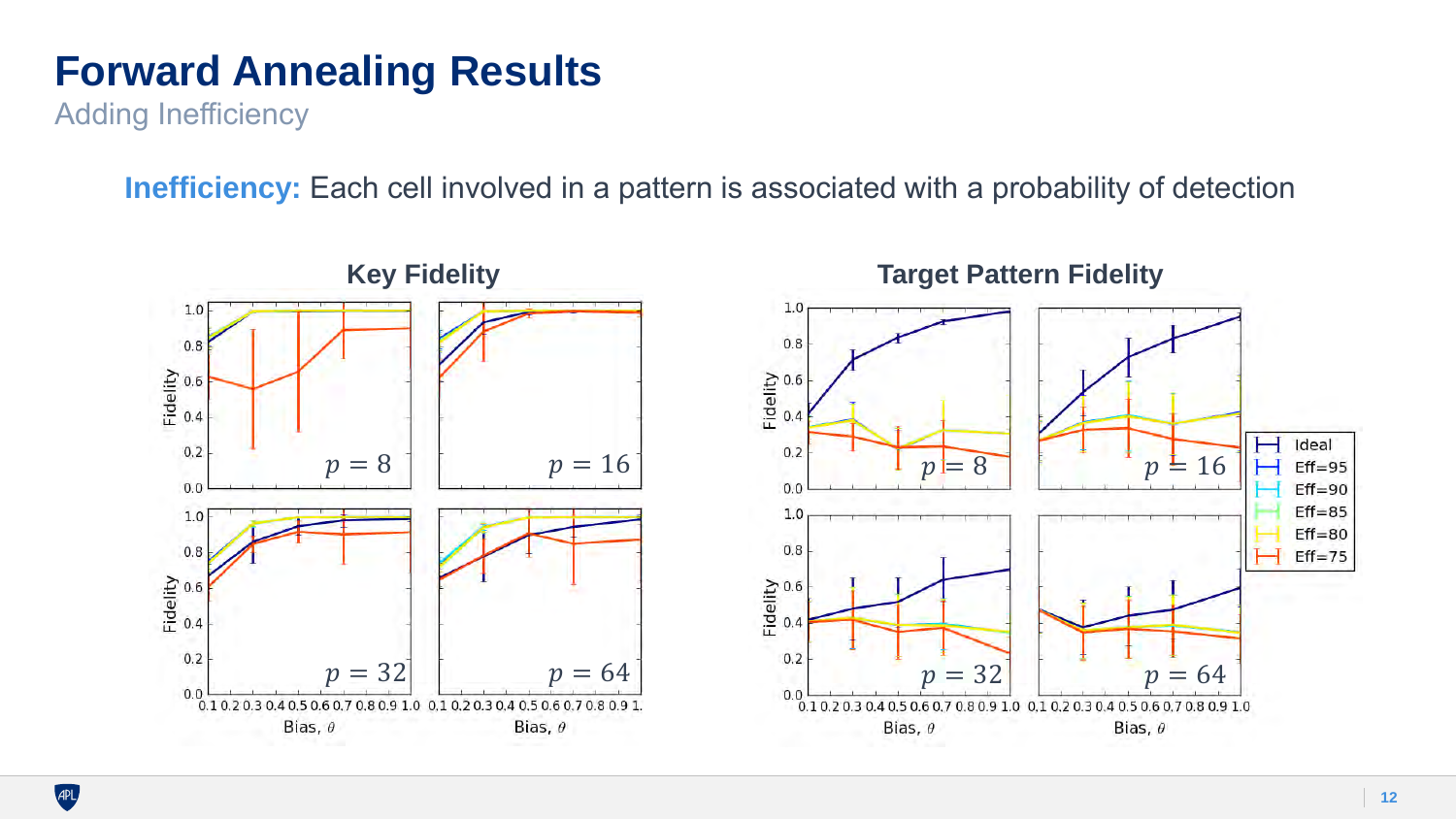Adding False Detection Events

**False Detections:** Each cell not involved in a track pattern is associated with a probability of detection

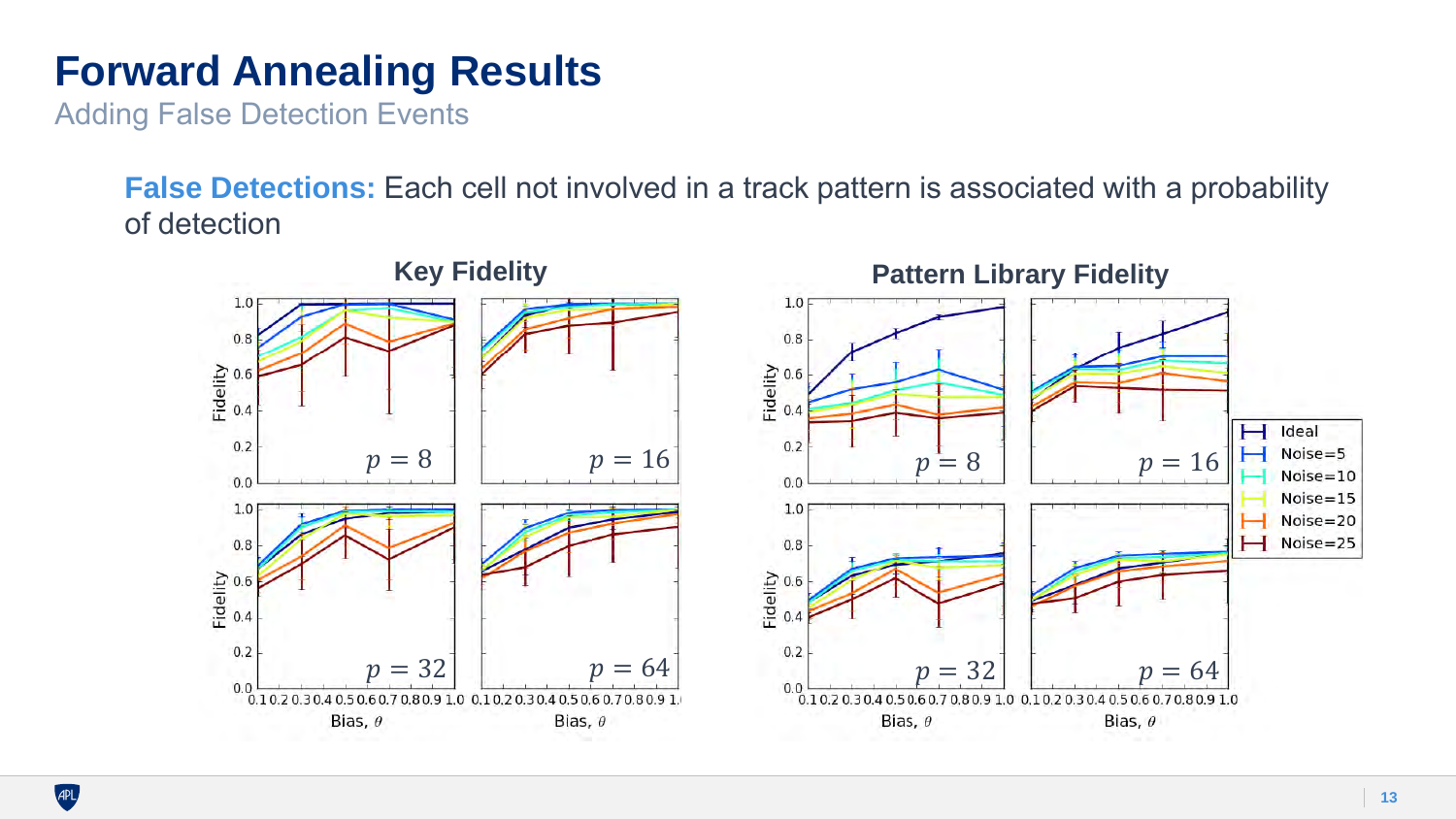Adding False Detection Events

**False Detections:** Each cell not involved in a track pattern is associated with a probability of detection

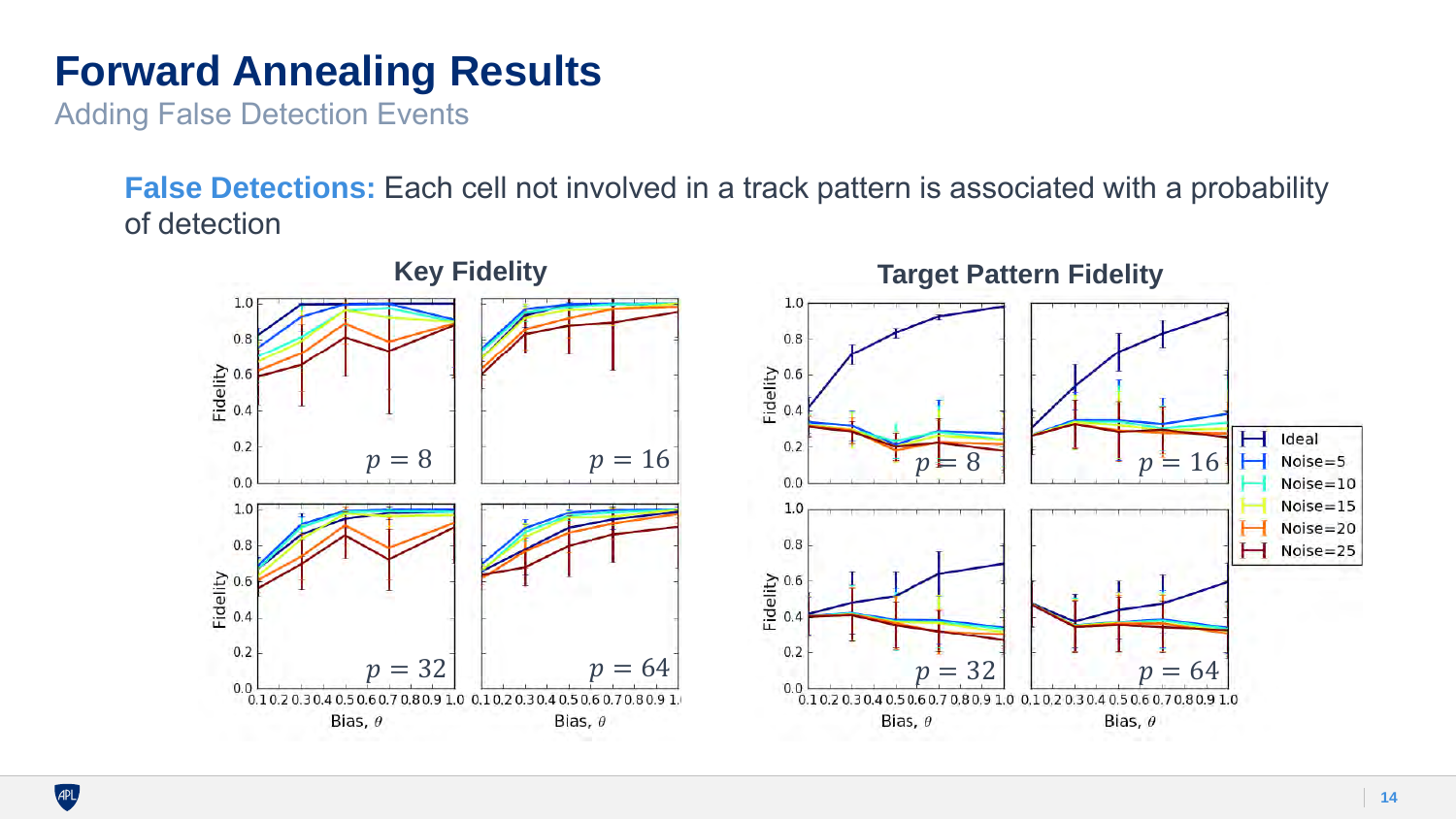## **Reverse Annealing Results**



**Metrics**

$$
F = prob(k_{state} = k_{library}) \qquad F = \max_{v \in v_{library}} \frac{1}{||v||^2} |\langle v|v_{state}\rangle|^2 \quad F = \frac{1}{||v||^2} |\langle v_{target}|v_{state}\rangle|^2
$$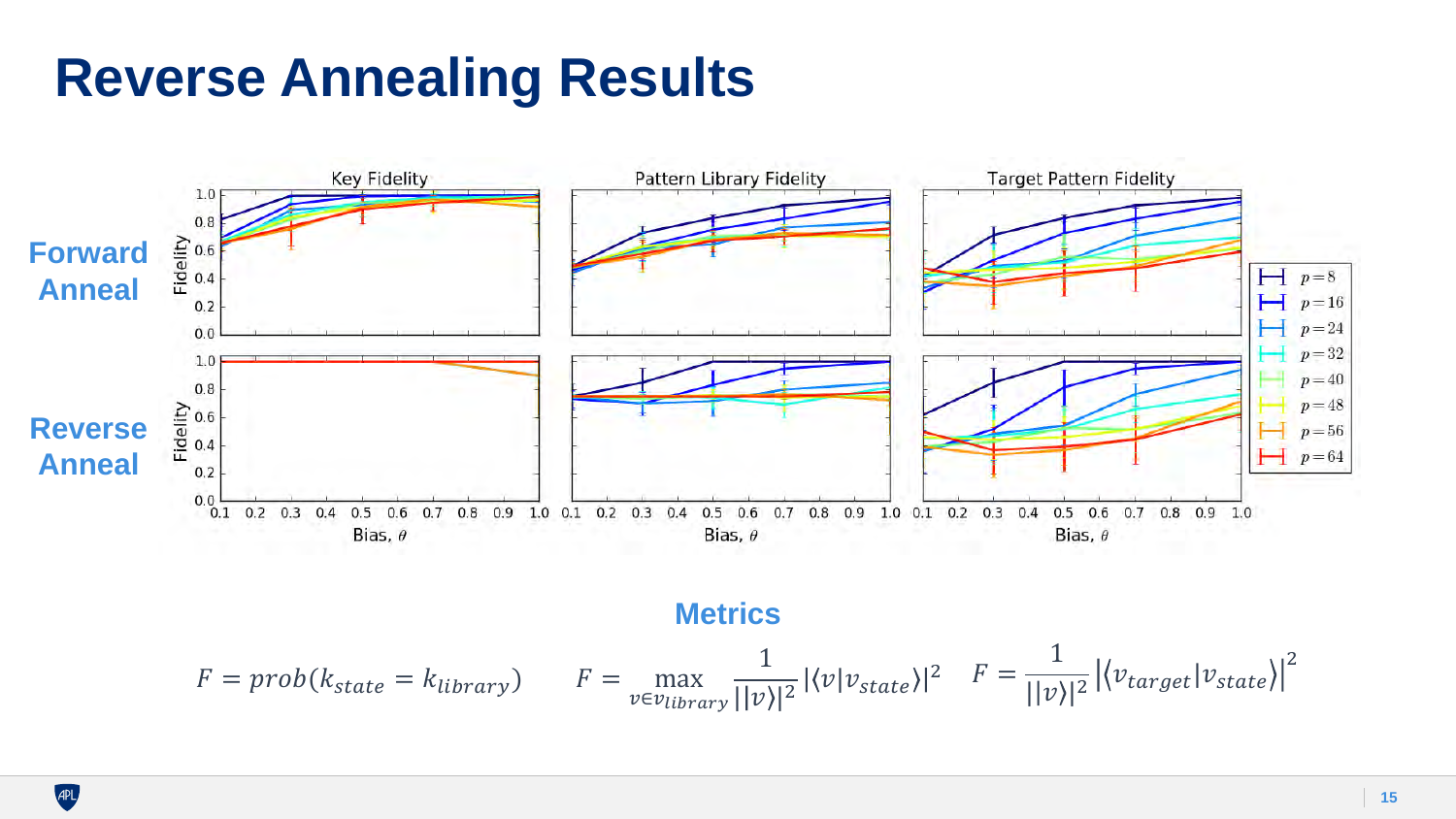## **Optimizing Control**

Control degrees of freedom provides a means for improving hardware performance



G. Quiroz PRA 99, 062306 (2019)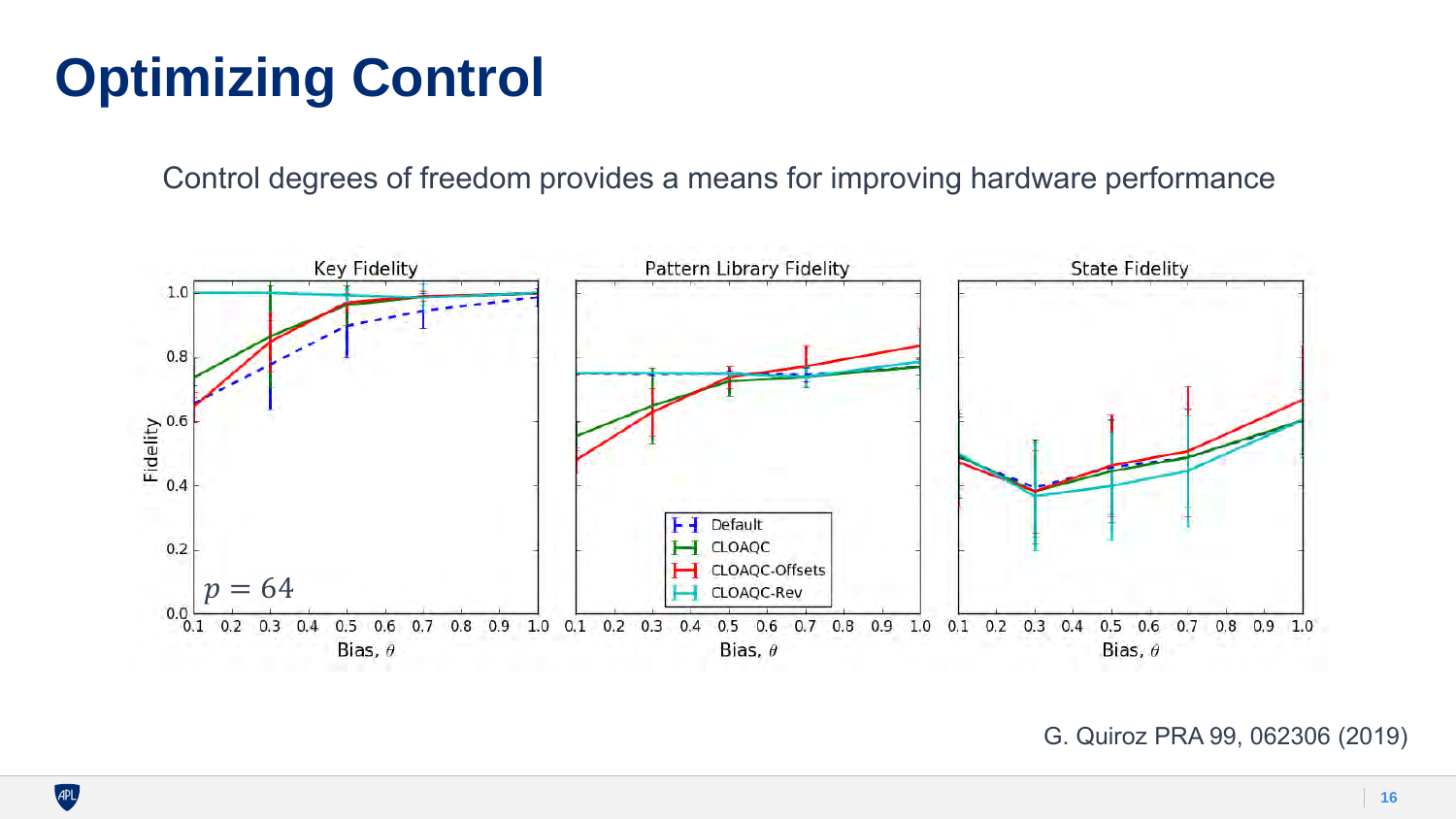## **Conclusions**

- Limits on binary classification
	- Dependent on number of encoded patterns
	- Fidelity metric matters
- Reverse annealing can improve performance
	- Dependent upon number of encoded patterns
- Optimized control can improve performance
	- Forward annealing
		- Offset optimization most beneficial
	- Reverse annealing